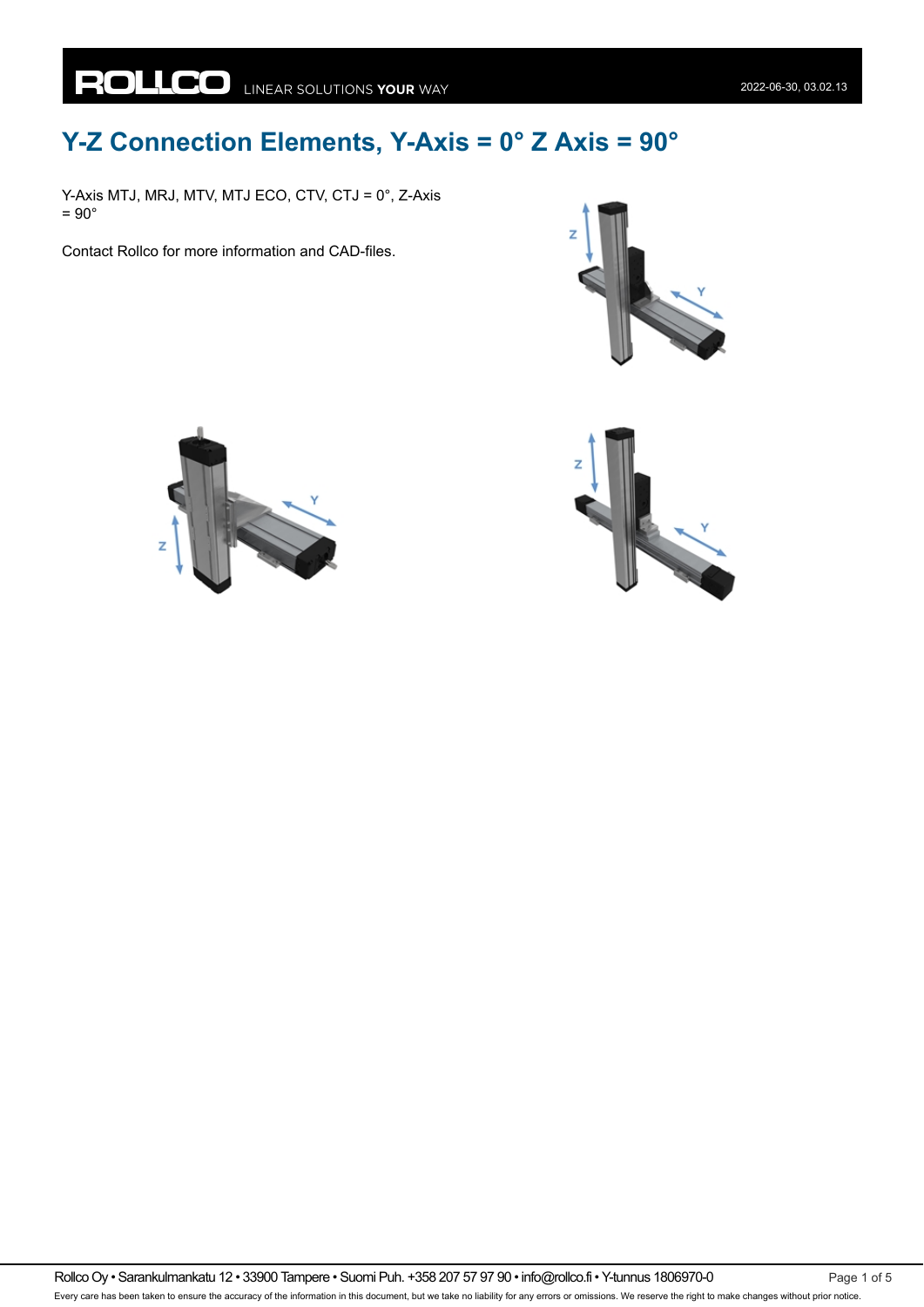

## **Variant Data**

Rollco Oy • Sarankulmankatu 12 • 33900 Tampere • Suomi Puh. +358 207 57 97 90 • info@rollco.fi • Y-tunnus 1806970-0 Page 2 of 5 Every care has been taken to ensure the accuracy of the information in this document, but we take no liability for any errors or omissions. We reserve the right to make changes without prior notice.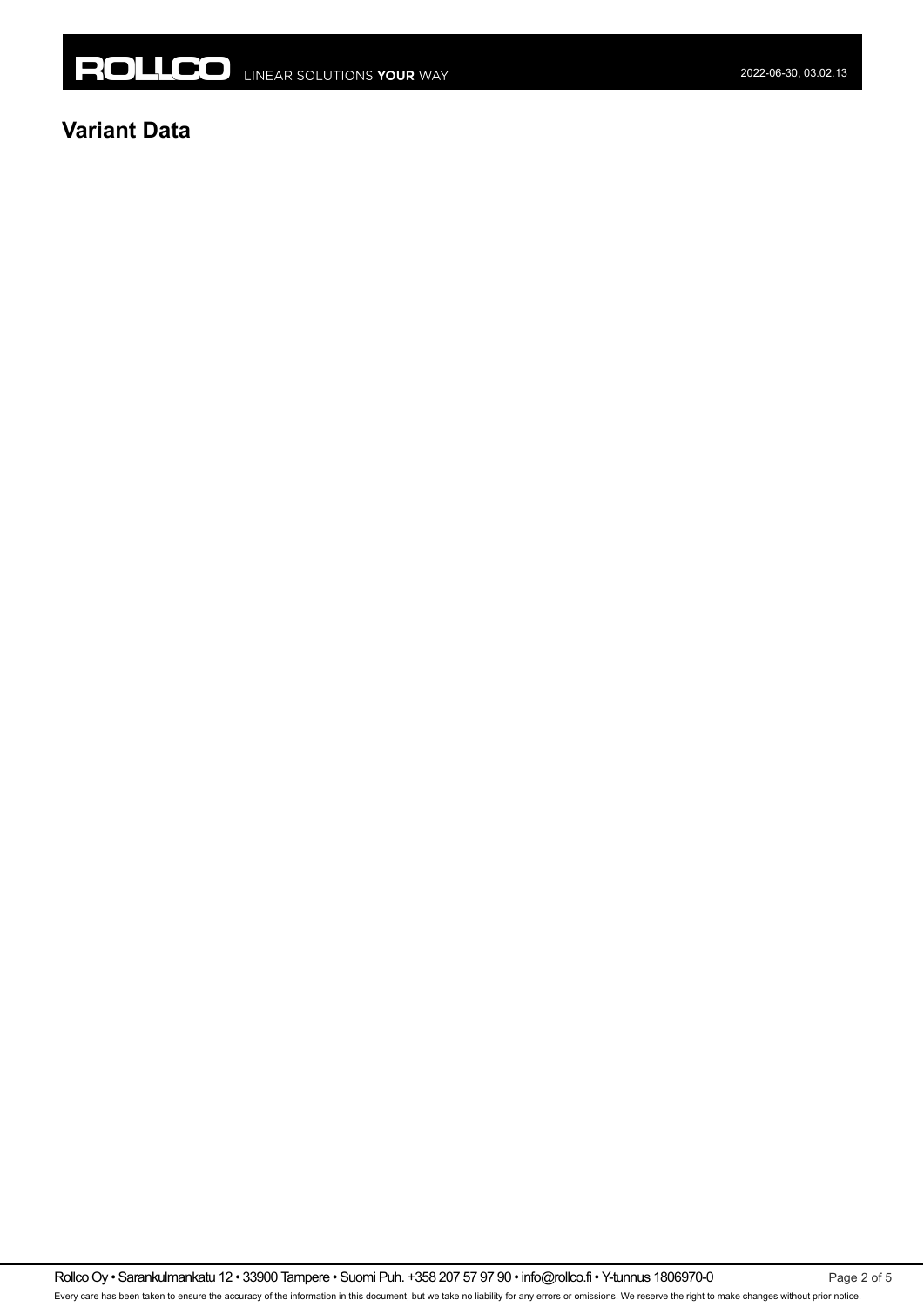| <b>Designation</b>                                  | <b>Connection Plate</b> |
|-----------------------------------------------------|-------------------------|
| $Y-Axis = MTJ/MRJ 40, Z-$<br>Axis = $MTJZ$ 40       | CP M40 0 Z40            |
| $Y-Axis = MTJ/MRJ/MTV 65,$<br>$Z-Axis = MTJZ 40$    | CP M65 0 Z40            |
| $Y-Axis = MTJ/MRJ/MTV 65$ ,<br>$Z-Axis = MTJZ 65$   | CP M65 0 Z65            |
| $Y-Axis = MTJ/MRJ/MTV 65,$<br>$Z-Axis = MTV 65$     | CP M65 0 ZM65           |
| $Y-Axis = MTJ/MRJ/MTV 80,$<br>$Z-Axis = MTJZ 40$    | CP M80 0 Z40            |
| $Y-Axis = MTJ/MRJ/MTV 80,$<br>$Z-Axis = MTJZ 65$    | CP M80 0 Z65            |
| $Y-Axis = MTJ/MRJ/MTV 80,$<br>$Z-Axis = MTJZ 80$    | CP M80 0 Z80            |
| $Y-Axis = MTJ/MRJ/MTV 80,$<br>$Z-Axis = MTV 65$     | CP M80 0 ZM65           |
| $Y-Axis = MTJ/MRJ/MTV 80,$<br>$Z-Axis = MTV 80$     | CP M80 0 ZM80           |
| $Y-Axis = MTJ/MRJ$ 110, Z-<br>$Axis = MTJZ 65$      | CP M110 0 Z65           |
| $Y-Axis = MTJ/MRJ$ 110, Z-<br>Axis = $MTJZ$ 80      | CP M110 0 Z80           |
| $Y-Axis = MTJ/MRJ$ 110, Z-<br>Axis = $MTJZ$ 110     | CP M110 0 Z110          |
| $Y-Axis = MTJ/MRJ$ 110, Z-<br>Axis = $MTV$ 65       | CP M110 0 ZM65          |
| $Y-Axis = MTJ/MRJ$ 110, Z-<br>$Axis = MTV 80$       | CP M110 0 ZM80          |
| $Y-Axis = MTJ/MRJ$ 110, Z-<br>Axis = $MTV$ 110      | CP M110 0 ZM110         |
| $Y-Axis = MTJ 40 ECO, Z-$<br>$Axis = MTJZ 40$       | CP E40 0 Z40            |
| $Y-Axis = CTV/CTJ$ 90, Z-Axis<br>$=$ MTJZ 40        | CP C90 0 Z40            |
| Y-Axis = CTV/CTJ 90, Z-Axis<br>= MTJZ 65            | CP C90 0 Z65            |
| $Y-Axis = CTV/CTJ 90, Z-Axis$<br>$=$ CTV 90         | CP C90 0 ZC90           |
| $Y-Axis = CTV/CTJ 110, Z-$<br>Axis = $MTJZ$ 40      | CP C110 0 Z40           |
| $Y-Axis = CTV/CTJ$ 110, Z-<br>Axis = $MTJZ$ 65      | CP C110 0 Z65           |
| $Y-Axis = CTV/CTJ$ 110, Z-<br>$Axis = MTJZ 80$      | CP C110 0 Z80           |
| $Y-Axis = CTV/CTJ 110, Z-$<br>Axis = $MTV$ 65       | CP C110 0 ZM65          |
| $Y-Axis = CTV/CTJ 110, Z-$<br>$Axis = MTV 80$       | CP C110 0 ZM80          |
| $Y-Axis = CTV/CTJ 110, Z-$<br>Axis = $CTV$ 90       | CP C110 0 ZC90          |
| $Y-Axis = CTV/CTJ 110, Z-$<br><b>Axis = CTV 110</b> | CP C110 0 ZC110         |
| $Y-Axis = CTV/CTJ 145, Z-$<br>Axis = $MTJZ$ 40      | CP C145 0 Z40           |
| $Y-Axis = CTV/CTJ 145, Z-$<br>Axis = $MTJZ$ 65      | CP C145 0 Z65           |
| $Y-Axis = CTV/CTJ 145, Z-$<br>$Axis = MTJZ 80$      | CP C145 0 Z80           |
| $Y-Axis = CTV/CTJ 145, Z-$<br>$Axis = MTJZ 110$     | CP C145 0 Z110          |
| $Y-Axis = CTV/CTJ 145, Z-$<br>Axis = $MTV$ 65       | CP C145 0 ZM65          |

Rollco Oy • Sarankulmankatu 12 • 33900 Tampere • Suomi Puh. +358 207 57 97 90 • info@rollco.fi • Y-tunnus 1806970-0 Page 3 of 5

Every care has been taken to ensure the accuracy of the information in this document, but we take no liability for any errors or omissions. We reserve the right to make changes without prior notice.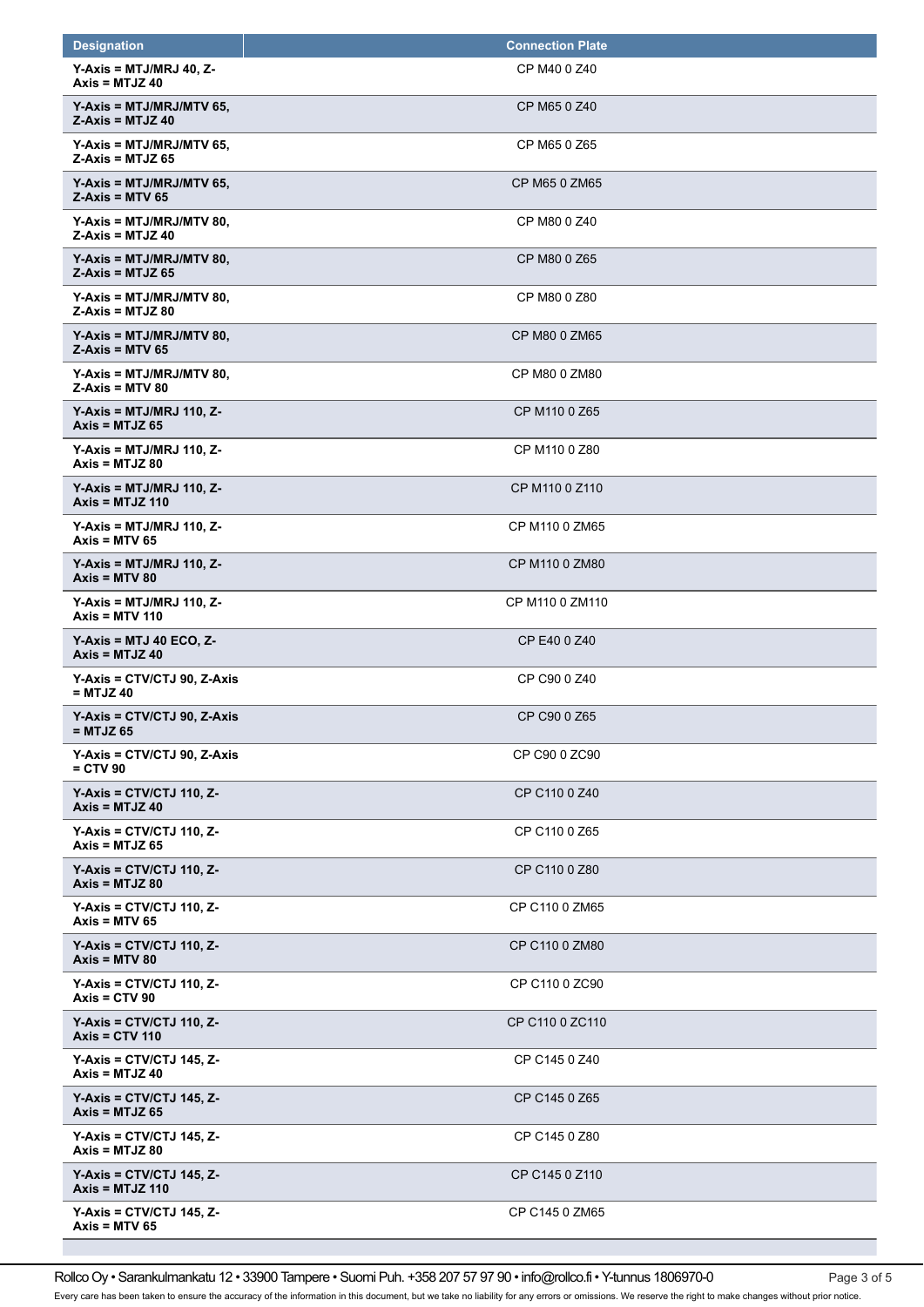| $Y-Axis = CTV/CTJ 145, Z-$<br>$Axis = MTV 80$   | CP C145 0 ZM80  |
|-------------------------------------------------|-----------------|
| $Y-Axis = CTV/CTJ 145, Z-$<br>$Axis = MTV 110$  | CP C145 0 ZM110 |
| $Y-Axis = CTV/CTJ 145, Z-$<br>$Axis = CTV 90$   | CP C145 0 ZC90  |
| $Y-Axis = CTV/CTJ 145, Z-$<br>Axis = $CTV$ 110  | CP C145 0 ZC110 |
| $Y-Axis = CTV/CTJ 145, Z-$<br>Axis = $CTV$ 145  | CP C145 0 ZC145 |
| $Y-Axis = CTV/CTJ 200, Z-$<br>$Axis = MTJZ 80$  | CP C200 0 Z80   |
| $Y-Axis = CTV/CTJ 200, Z-$<br>Axis = $MTJZ$ 110 | CP C200 0 Z110  |
| $Y-Axis = CTV/CTJ 200, Z-$<br>$Axis = MTV 80$   | CP C200 0 ZM80  |
| $Y-Axis = CTV/CTJ 200, Z-$<br>Axis = $MTV$ 110  | CP C200 0 ZM110 |
| $Y-Axis = CTV/CTJ 200, Z-$<br>Axis = $CTV$ 110  | CP C200 0 ZC110 |